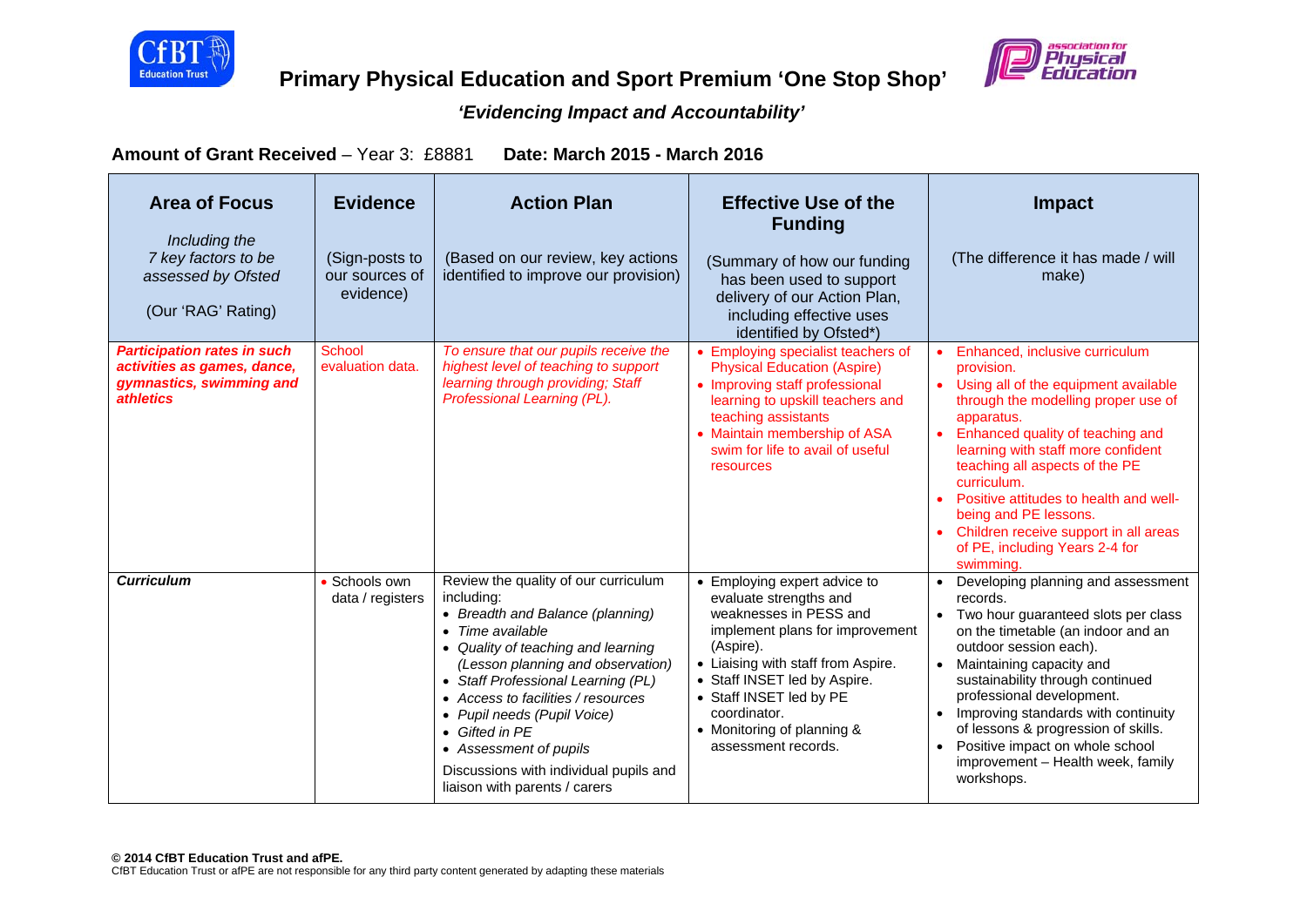



| <b>Area of Focus</b><br>Including the<br>7 key factors to be<br>assessed by Ofsted<br>(Our 'RAG' Rating)    | <b>Evidence</b><br>(Sign-posts to<br>our sources of<br>evidence)                                                                                                        | <b>Action Plan</b><br>(Based on our review, key actions<br>identified to improve our provision)                                                                                                                                                                                                                                                                                                                                                                                                                                                                                                   | <b>Effective Use of the</b><br><b>Funding</b><br>(Summary of what our funding<br>has been used for, including<br>effective uses identified by<br>Ofsted*)                                                                                                                                                                                                                                                                              | <b>Impact</b><br>(The difference it has made / will<br>make)                                                                                                                                                                                                                                                  |
|-------------------------------------------------------------------------------------------------------------|-------------------------------------------------------------------------------------------------------------------------------------------------------------------------|---------------------------------------------------------------------------------------------------------------------------------------------------------------------------------------------------------------------------------------------------------------------------------------------------------------------------------------------------------------------------------------------------------------------------------------------------------------------------------------------------------------------------------------------------------------------------------------------------|----------------------------------------------------------------------------------------------------------------------------------------------------------------------------------------------------------------------------------------------------------------------------------------------------------------------------------------------------------------------------------------------------------------------------------------|---------------------------------------------------------------------------------------------------------------------------------------------------------------------------------------------------------------------------------------------------------------------------------------------------------------|
| <b>Extra-Curricular</b><br>The range of provisional<br>and alternative sporting<br><i><b>activities</b></i> | • After school<br>registers<br>• Curricular and<br>extra-curricular<br>plans (website<br>overview)<br>• Registers of<br>participation<br>• Trips & visitors<br>overview | • The promotion of active, healthy<br>lifestyles<br>• Range of activities offered<br>• The time of day when activities are<br>offered including any lunch time<br>activities (where available).<br>• Some clubs offered free (if<br>required).                                                                                                                                                                                                                                                                                                                                                    | Employed one external agency<br>staff to run after school extra-<br>curricular activities each<br>Tuesday (Aspire).<br>Providing subsidised clubs for<br>$\bullet$<br>all pupils to participate.                                                                                                                                                                                                                                       | • Maintained pupil participation in<br>clubs.<br>Enhanced inclusive extra-curricular<br>provision available to all classes from<br>Reception to Nursery.<br>• Positive attitudes to health and well-<br>being.<br>Enhanced quality of delivery of<br>activities.<br>Increased range/choice of activities.     |
|                                                                                                             | • Pupil Voice<br>data                                                                                                                                                   | Review the quality of our extra-<br>curricular provision including:<br>Ensure the enhancement and<br>$\bullet$<br>extension of our curriculum<br>provision<br><i><b>Inclusion</b></i><br>$\bullet$<br>Quality and qualifications of staff<br>providing the activity<br>Access to facilities (on-site / off-<br>$\bullet$<br>site)<br>Pupil needs/interests (Pupil<br>$\bullet$<br>Voice)<br>Partnerships and links with clubs<br>$\bullet$<br><b>Talent provision</b><br>$\bullet$<br>Staff Professional Learning (PL)<br>Discussions with individual pupils and<br>liaison with parents / carers | Employing Aspire coaches to<br>$\bullet$<br>provide extra-curricular sporting<br>opportunities.<br>Providing pupils who are gifted<br>$\bullet$<br>and talented in sport with<br>expert, intensive coaching and<br>support (allowing them release<br>from lessons for extra training<br>sessions).<br>Providing opportunities for<br>members of the school team to<br>practice together (extra<br>sessions as a team on their<br>own). | Improved standards in participation.<br>Improved behaviour and attendance<br>along with pupil attitudes to PESS.<br>• Positive impact on whole school<br>improvement.<br>Easier pupil management.<br>Clearer talent pathways.<br>Increased school-community links for<br>inter and intra school competitions. |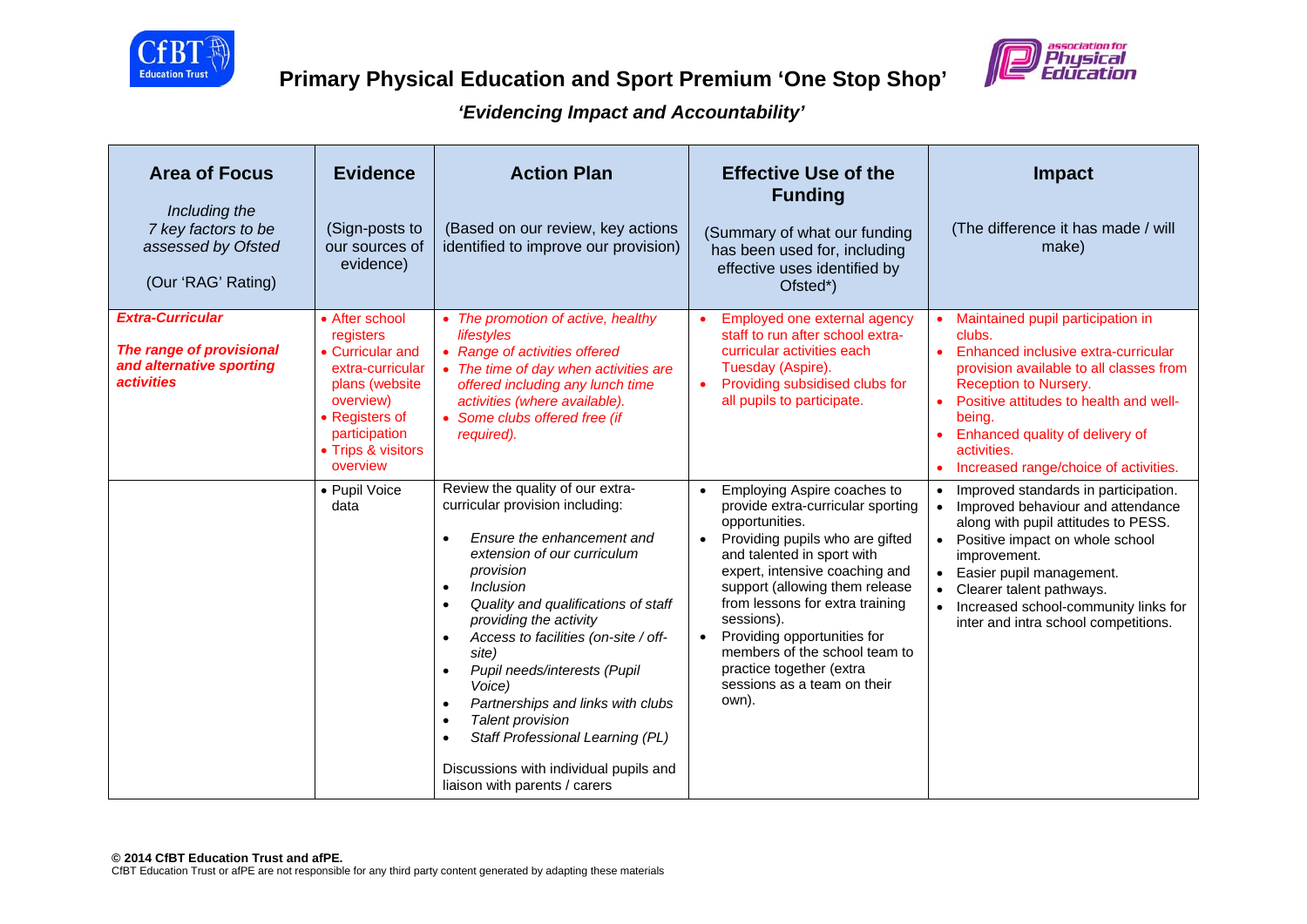



| <b>Area of Focus</b><br>Including the<br>7 key factors to be<br>assessed by Ofsted<br>(Our 'RAG' Rating)                                                                                                                      | <b>Evidence</b><br>(Sign-posts to<br>our sources of<br>evidence)                                                                                                                                                                                              | <b>Action Plan</b><br>(Based on our review, key actions<br>identified to improve our provision)                                                                                                                                                                                                                                                                                                                                                                                                                                                                                                                                                            | <b>Effective Use of the</b><br><b>Funding</b><br>(Summary of what our funding<br>has been used for, including<br>effective uses identified by<br>Ofsted*)                                                                                                                                                                                                                                                                                 | <b>Impact</b><br>(The difference it has made / will<br>make)                                                                                                                                                                                                                                                                                             |
|-------------------------------------------------------------------------------------------------------------------------------------------------------------------------------------------------------------------------------|---------------------------------------------------------------------------------------------------------------------------------------------------------------------------------------------------------------------------------------------------------------|------------------------------------------------------------------------------------------------------------------------------------------------------------------------------------------------------------------------------------------------------------------------------------------------------------------------------------------------------------------------------------------------------------------------------------------------------------------------------------------------------------------------------------------------------------------------------------------------------------------------------------------------------------|-------------------------------------------------------------------------------------------------------------------------------------------------------------------------------------------------------------------------------------------------------------------------------------------------------------------------------------------------------------------------------------------------------------------------------------------|----------------------------------------------------------------------------------------------------------------------------------------------------------------------------------------------------------------------------------------------------------------------------------------------------------------------------------------------------------|
| <b>Participation and success in</b><br>competitive school sports<br>(Includes increased numbers<br>of pupils participating in an<br>increased range of<br>competitive opportunities as<br>well as success in<br>competitions) | Schools own<br>data/<br>registers<br>• Calendar of<br>events /<br>fixture lists                                                                                                                                                                               | • To allow children to participate in<br>local competitions.<br>• Review our strategy for engaging in<br>competition<br>• Engage more staff / parents /<br>volunteers / young leaders<br>• Improve links with other schools<br>• Hold events during the school day                                                                                                                                                                                                                                                                                                                                                                                         | • Paying staff or external sports<br>coaches to run competitions, or<br>to increase pupils' participation in<br>national school games<br>competitions<br>• Paying for transport for fixtures<br>and festivals<br>• PE coordinator to attend BCSSA<br>AGM with dates for fixtures.                                                                                                                                                         | • Increased pupil participation.<br>• Extended provision.<br>Increased staffing capacity.<br>• Improved positive attitudes to health<br>and well-being and PESS.<br>Clearer talent pathways - winning<br><b>Shield competition for Gaelic Football</b><br>& runners up in Catholic Cup 5-a-side<br>football. Improved swimming<br>times/speeds for gala. |
| How inclusive the physical<br>education curriculum is                                                                                                                                                                         | • Evaluation<br>from<br>employed PE<br>mentor<br>• Curriculum<br>plan<br>• Planning for<br>Gifted and<br><b>SEND pupils</b><br>• Pupil<br>Progress<br>Reports (The<br>progress<br>pupils make<br>relative to<br>their starting<br>points, ability<br>and age) | • Quality of teaching and learning<br>• Staff Professional learning<br>• Breadth and balance of areas<br>covered in PE<br>• We have no children with<br>physical disabilities. Our aim is<br>to improve our children's fitness<br>Review the quality of our curriculum<br>including:<br>Areas of weakness last year (Nursery<br>$-$ PD)<br><b>Breadth and Balance</b><br>Accessibility of all the activities<br>Use of TA's to support learning<br>Quality of teaching and learning<br>Staff Professional Learning (PL)<br>Access to facilities / resources<br>Pupil Needs (Pupil Voice)<br>Check equipment to ensure it meets<br>the needs of our pupils. | • Purchasing specialist equipment<br>and teaching resources to<br>develop a fully inclusive<br>curriculum (if required).<br>• Introducing basic movement skills<br>in the Early Years / Foundation<br>Stage<br>• PL for staff to increase subject<br>knowledge and confidence in PE<br>from Nursery to Year 6.<br>• Employing expert advice to<br>evaluate strengths and<br>weaknesses in PESS and<br>implement plans for<br>improvement. | • A more inclusive curriculum which<br>inspires and engages all pupils.<br>More confident and competent staff.<br>Enhanced quality of teaching and<br>learning including Nursery class.<br>Increased capacity and sustainability.<br>Improved resources (as required) to<br>$\bullet$<br>ensure coverage of the all of the<br>curriculum.                |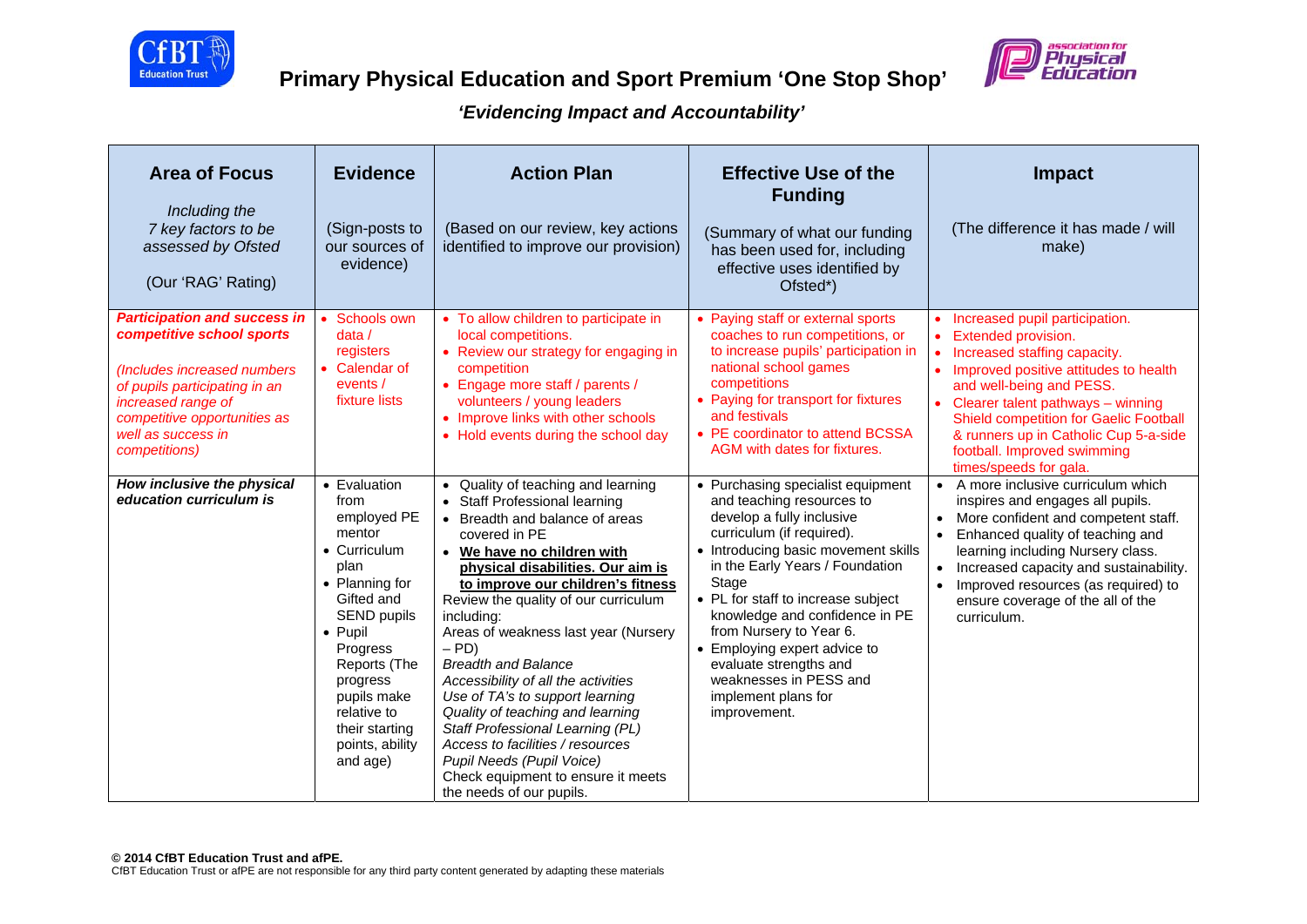



| <b>Area of Focus</b><br>Including the<br>7 key factors to be<br>assessed by Ofsted<br>(Our 'RAG' Rating) | <b>Evidence</b><br>(Sign-posts to<br>our sources of<br>evidence)                                                                                                                                                                                                   | <b>Action Plan</b><br>(Based on our review, key actions<br>identified to improve our provision)                                                                                                                                                                                                                                                                         | <b>Effective Use of the</b><br><b>Funding</b><br>(Summary of what our funding<br>has been used for, including<br>effective uses identified by<br>Ofsted*)                          | <b>Impact</b><br>(The difference it has made / will<br>make)                                                                                                                                                                                                                                                                                                                                                                                                                                    |
|----------------------------------------------------------------------------------------------------------|--------------------------------------------------------------------------------------------------------------------------------------------------------------------------------------------------------------------------------------------------------------------|-------------------------------------------------------------------------------------------------------------------------------------------------------------------------------------------------------------------------------------------------------------------------------------------------------------------------------------------------------------------------|------------------------------------------------------------------------------------------------------------------------------------------------------------------------------------|-------------------------------------------------------------------------------------------------------------------------------------------------------------------------------------------------------------------------------------------------------------------------------------------------------------------------------------------------------------------------------------------------------------------------------------------------------------------------------------------------|
| <b>Partnership work on</b><br>physical education with<br>other schools and other<br>local partners       | • Membership<br>of networks<br>• School<br><b>Subject Action</b><br><b>Plans</b><br>• Attendance at<br><b>PE Forums/</b><br>Courses<br>$\bullet$ afPE PL<br>• YST PL<br>$\bullet$ School – club<br>Links data<br>• Governors'<br>minutes /<br>reports<br>• Website | Review our partnerships and<br>$\bullet$<br>membership of networks.<br><b>Attend local PESS</b><br>$\bullet$<br>forums/courses.<br>Identify any new possible<br>partnerships.<br>Liaise with PE coordinator from<br>Greenwood Academy or other<br>primary school PE coordinators.<br>Arrange meeting with Governor<br>for PE to provide overview about<br>subject area. | Buying into existing local sports<br>networks<br>Employing expert advice to<br>$\bullet$<br>evaluate strengths and<br>weaknesses in PESS and<br>implement plans for<br>improvement | Increased staff knowledge and<br>$\bullet$<br>understanding of the subject area.<br>More sustainable workforce.<br>Enhanced quality of provision.<br>Increased pupil participation in<br>competitive activities and showing<br>success.<br>Increased range of opportunities.<br>The sharing of best practice (staff<br>from Greenwood Academy).<br>Increased pupil awareness of<br>opportunities available in the<br>community.<br>Establishing effective links with local<br>secondary school. |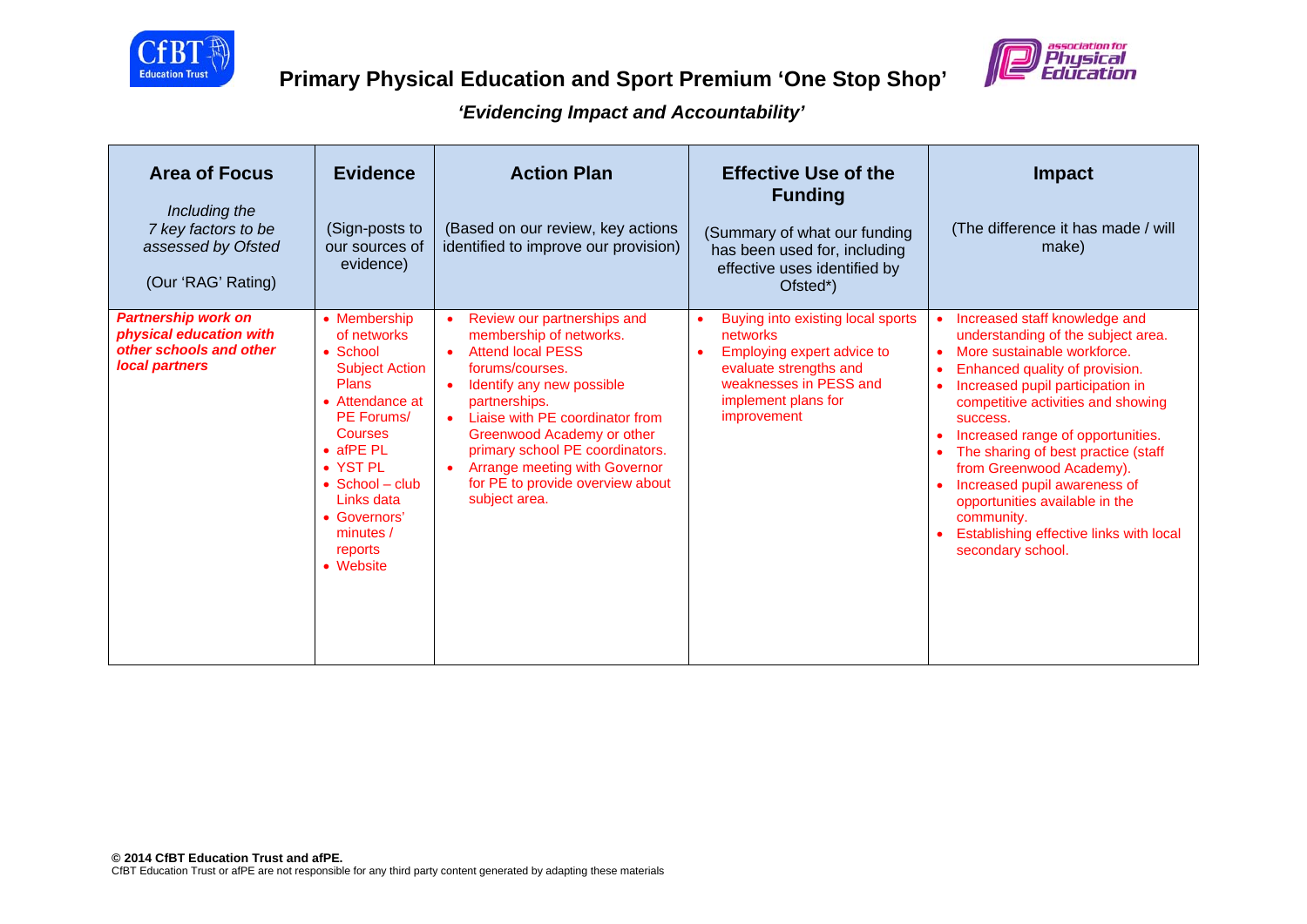

# **Primary Physical Education and Sport Premium 'One Stop Shop'**



| <b>Area of Focus</b><br>Including the<br>7 key factors to be<br>assessed by Ofsted<br>(Our 'RAG' Rating)                                                             | <b>Evidence</b><br>(Sign-posts to<br>our sources of<br>evidence)                                   | <b>Action Plan</b><br>(Based on our review, key actions<br>identified to improve our provision)                                                                                                                                                                                                                                                                                                                                                                                                                                                                                                                                                                                                        | <b>Effective Use of the</b><br><b>Funding</b><br>(Summary of what our funding<br>has been used for, including<br>effective uses identified by<br>Ofsted*)                                                                                                                                                                                                                                                                                                                               | <b>Funding</b><br><b>Breakdown</b><br>(How much<br>spent on each<br>area) | <b>Impact</b><br>(The difference it has made / will<br>make)                                                                                                                                                                                                                                                                                                                                                                                                                                                                                                            |
|----------------------------------------------------------------------------------------------------------------------------------------------------------------------|----------------------------------------------------------------------------------------------------|--------------------------------------------------------------------------------------------------------------------------------------------------------------------------------------------------------------------------------------------------------------------------------------------------------------------------------------------------------------------------------------------------------------------------------------------------------------------------------------------------------------------------------------------------------------------------------------------------------------------------------------------------------------------------------------------------------|-----------------------------------------------------------------------------------------------------------------------------------------------------------------------------------------------------------------------------------------------------------------------------------------------------------------------------------------------------------------------------------------------------------------------------------------------------------------------------------------|---------------------------------------------------------------------------|-------------------------------------------------------------------------------------------------------------------------------------------------------------------------------------------------------------------------------------------------------------------------------------------------------------------------------------------------------------------------------------------------------------------------------------------------------------------------------------------------------------------------------------------------------------------------|
| <b>Links with other subjects</b><br>that contribute to pupils'<br>overall achievement and<br>their greater spiritual, moral,<br>social and cultural skills<br>(SMSC) | • Whole School<br>Plan /SEF<br>• PE Subject<br>Plan<br>• Whole school<br>policies / PE<br>policies | • Review the contribution of PESS to<br>whole school priorities, ensuring<br>vision for PESS is developed to<br>reflect contribution to SMSC<br>• Meet with other Subject Co-<br>ordinators and share the<br>contribution PESS can make across<br>the curriculum<br>• Other Subject Co-ordinators to<br>identify how their subject areas can<br>contribute to learning in PE<br>• Share effective practice<br>Ensure professional learning<br>opportunities are provided as<br>required to up skill staff<br>• Identify the positive impact that<br>PESS has on:<br>Academic achievement<br>(e.g. literacy and numeracy)<br>Behaviour and safety<br>Attendance<br>Health and well-being<br><b>SMSC</b> | • Employing expert advice to<br>evaluate the school's current<br>strengths and weaknesses in PE<br>and sport, and implement plans<br>for improvement through Aspire.<br>• Providing PL on how to teach PE<br>effectively<br>• Employing specialist PE teachers<br>/coaches to work alongside<br>teachers in lessons to increase<br>their subject knowledge<br>• Ensuring that once PESS subject<br>knowledge is secure, all staff<br>support and implement cross<br>curricular learning | £5454 Aspire<br>curriculum                                                | Whole school targets met more<br>effectively.<br>Academic achievement enhanced.<br>Pupils understand the value of<br>PESS to their learning across the<br>school - Health week focus.<br>Staff across the school can start to<br>make the links across subjects and<br>themes including PE.<br>Pupil concentration, commitment,<br>self-esteem and behaviour<br>enhanced.<br>Positive behaviour and a sense of<br>fair play enhanced.<br>Good citizenship promoted.<br>Improvement in maths skills of<br>pupils through Maths on the Move<br>(MOTM) scheme with Aspire. |